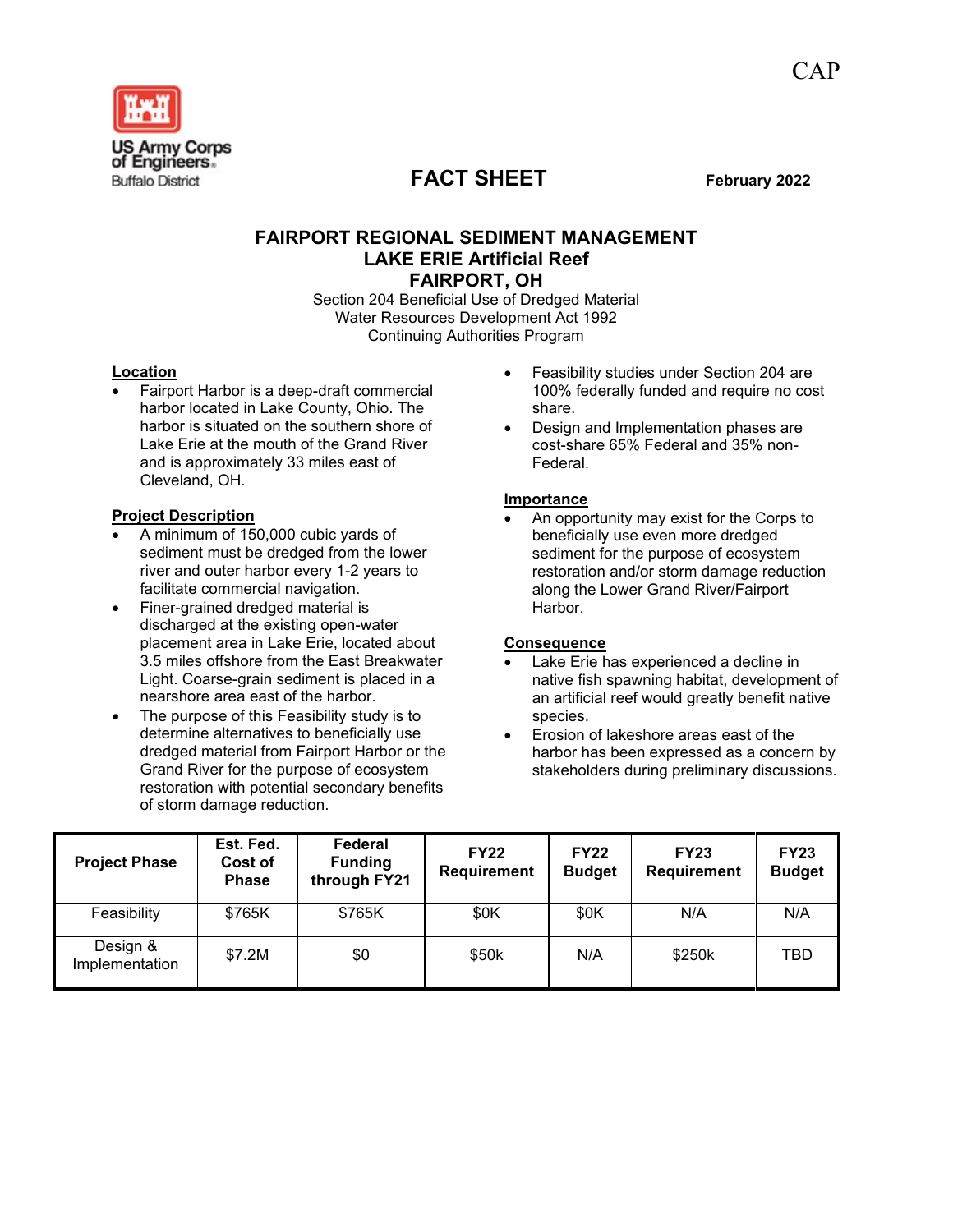## **Project Sponsor/Customer**

• The Lake County Ohio Port and Economic Development Authority provided a Letter of Interest requesting assistance on July 10, 2017.

#### **Congressional Interests**

- Representative David Joyce R–OH-14
- Senator Sherrod Brown D-OH
- Senator Robert Portman R-OH

## **Current Status**

- This project has a positive Federal Interest Determination as of June 2019.
- A Detailed Project Report was finalized on 22 November 2021, and is under LRD validation review as of February 2022.
- The Non Federal Sponsor has requested a delay to development of a Project Partnership Agreement until May of 2022

#### **Issues**

- Risk to development of a PPA exists due to local development of a sediment recycling facility that may affect the viability of project Design and Implementation phase.
- Non-Federal funding risk.



**Fairport 204 Artificial Reef Alternative**